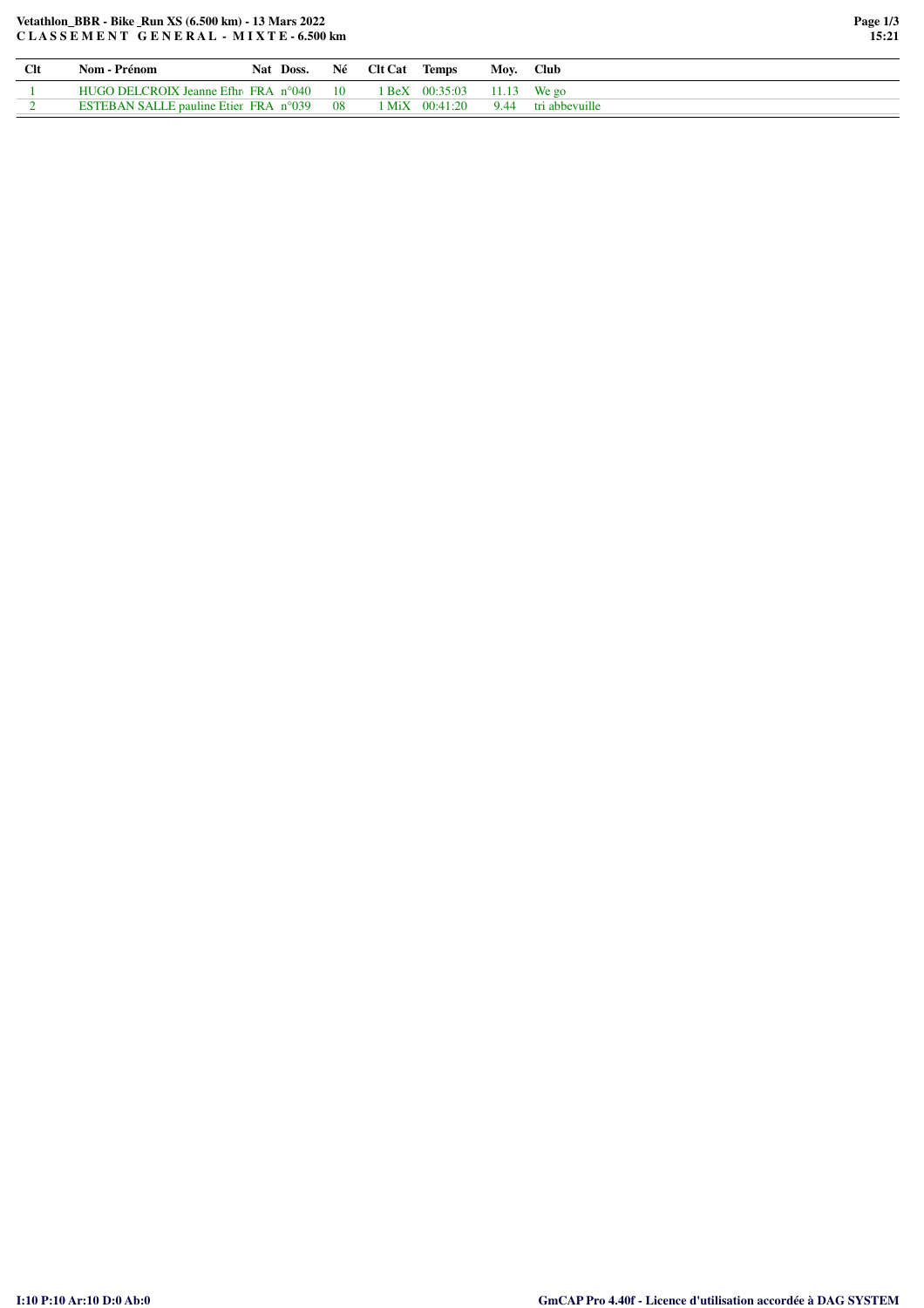## **Vetathlon\_BBR - Bike Run XS (6.500 km) - 13 Mars 2022 C L A S S E M E N T G E N E R A L - F E M I N I N - 6.500 km**

| <b>Clt</b> | Nom - Prénom                                      | Nat Doss. |      | Né Clt Cat | Temps                    | Moy. Club |                     |
|------------|---------------------------------------------------|-----------|------|------------|--------------------------|-----------|---------------------|
|            | AIMANCE GARET-PODVIN No FRA $n^{\circ}033 = 10$   |           |      |            | 1 BeF 00:32:35           |           | 11.97 Bichettes     |
|            | CAMILLE CARPENTIER Flora FRA n°037                |           | - 08 |            | $1 \text{ MiF}$ 00:36:57 |           | $10.56$ les cops    |
|            | ALICE TOURSEL BOUEZ Mad FRA n°042                 |           | - 08 |            | $2 \text{ MiF}$ 00:40:30 |           | 9.63 Les voyageuses |
|            | BÉRÉNICE GOBERT Céleste D FRA $n^{\circ}036 = 08$ |           |      |            | $3 \text{ MiF}$ 00:43:01 |           | 9.07 Les Girls      |